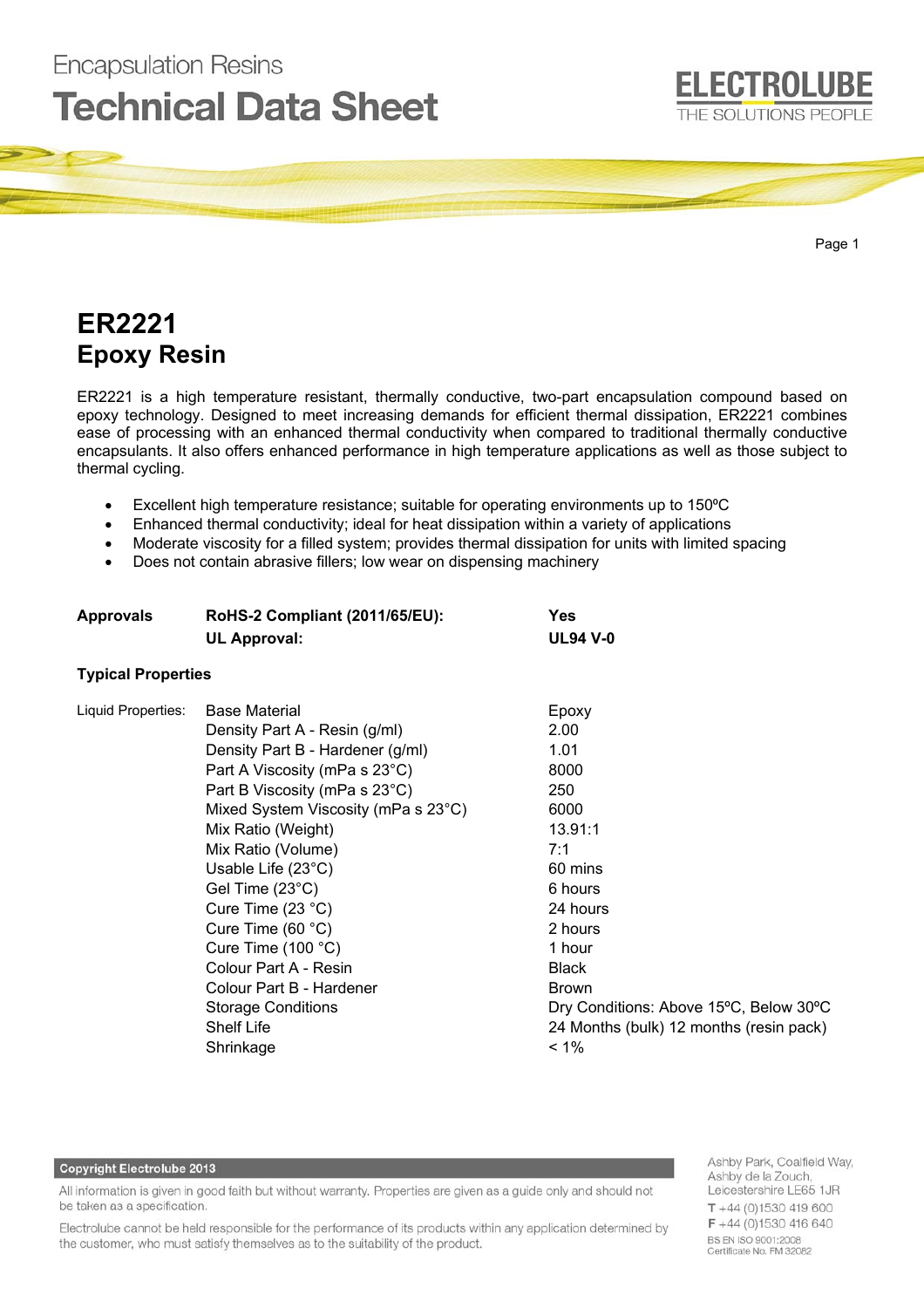

```
Page 2
```
**ELECTROLUBE** 

| Cured System: | Thermal Conductivity (W/m.K)                                                            | 1.20                |
|---------------|-----------------------------------------------------------------------------------------|---------------------|
|               | Cured Density (g/ml)                                                                    | 1.88                |
|               | Temperature Range (°C)                                                                  | $-40$ to $+150$     |
|               | Max Temperature Range (Short Term (°C)/30 Mins)<br>(Application and Geometry Dependent) | +170                |
|               | Relative Thermal Index (°C)                                                             | +130                |
|               | Dielectric Strength (kV/mm)                                                             | 10                  |
|               | Volume Resistivity (ohm-cm)                                                             | $10^{10}$           |
|               | <b>Shore Hardness</b>                                                                   | D90                 |
|               | Colour (Mixed System)                                                                   | <b>Black</b>        |
|               | <b>Flame Retardancy</b>                                                                 | Meets UL94 V-0      |
|               | Tensile Strength (MPa)                                                                  | 50                  |
|               | Compressive Strength (MPa)                                                              | 120                 |
|               | Coefficient of Expansion (ppm/°C)                                                       | 30                  |
|               | Loss Tangent @ 50 Hz                                                                    | 0.05                |
|               | Permittivity @ 50 Hz                                                                    | 6.00                |
|               | Comparative Tracking Index                                                              | >850 Volts          |
|               | Water Absorption (9.7mm thick disk, 51mm diameter)<br>10 days @ 20°C / 1 hour @ 100°C   | $< 0.5\%$ / $< 1\%$ |
|               | <b>Elongation At Break</b>                                                              | 6.5%                |

# **Mixing Procedures**

## **Resin Packs**

When in Resin pack form, the resin and hardener are mixed by removing the clip and moving the contents around inside the pack until thoroughly mixed. To remove the clip, remove both end caps, grip each end of the pack and pull apart gently. By using the removed clip, take special care to push unmixed material from the corners of the pack. Mixing normally takes from two to four minutes depending on the skill of the operator and the size of the pack. Both the resin and hardener are evacuated prior to packing so the system is ready for use immediately after mixing. The corner may be cut from the pack so that it may be used as a simple dispenser.



## Copyright Electrolube 2013

All information is given in good faith but without warranty. Properties are given as a guide only and should not be taken as a specification.

Electrolube cannot be held responsible for the performance of its products within any application determined by the customer, who must satisfy themselves as to the suitability of the product.

Ashby Park, Coalfield Way, Ashby de la Zouch, Leicestershire LE65 1JR  $T + 44(0)1530419600$ F +44 (0)1530 416 640 BS EN ISO 9001:2008 Certificate No. FM 32082